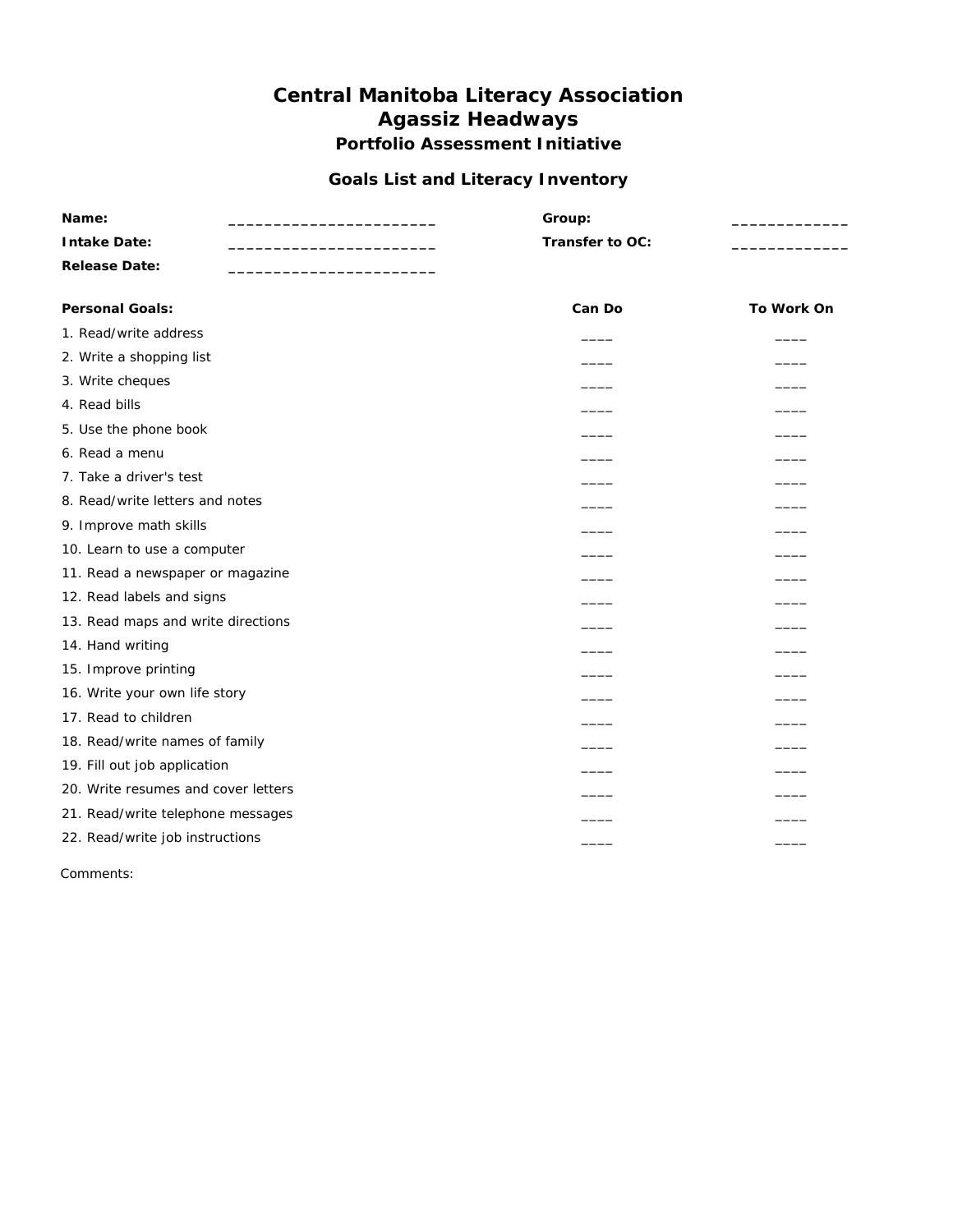#### **Goals List and Literacy Inventory**

| Name:                | Group:          |  |
|----------------------|-----------------|--|
| <b>Intake Date:</b>  | Transfer to OC: |  |
| <b>Release Date:</b> |                 |  |

#### **Reading Progress Checklist**

|                                                                   | Date | Notes: |
|-------------------------------------------------------------------|------|--------|
| 1. Seems to understand in-class readings                          |      |        |
| 2. Participates in pre-reading & post-reading discussions         |      |        |
| 3. Connects reading with own experience                           |      |        |
| 4. Understands that gaining meaning is the purpose of reading     |      |        |
| 5. Uses prediction to make sense of text                          |      |        |
| 6. Willing to quess at unfamiliar words                           |      |        |
| 7. Uses context to quess at unfamiliar words & make sense of text |      |        |
| 8. Uses prior knowledge of subject to make sense of text          |      |        |
| 9. Able to use SPLASH word decoding strategy                      |      |        |
| 10. Can identify synonyms                                         |      |        |
| 11. Can identify antonyms                                         |      |        |
| 12. Can identify multiple meanings of a word                      |      |        |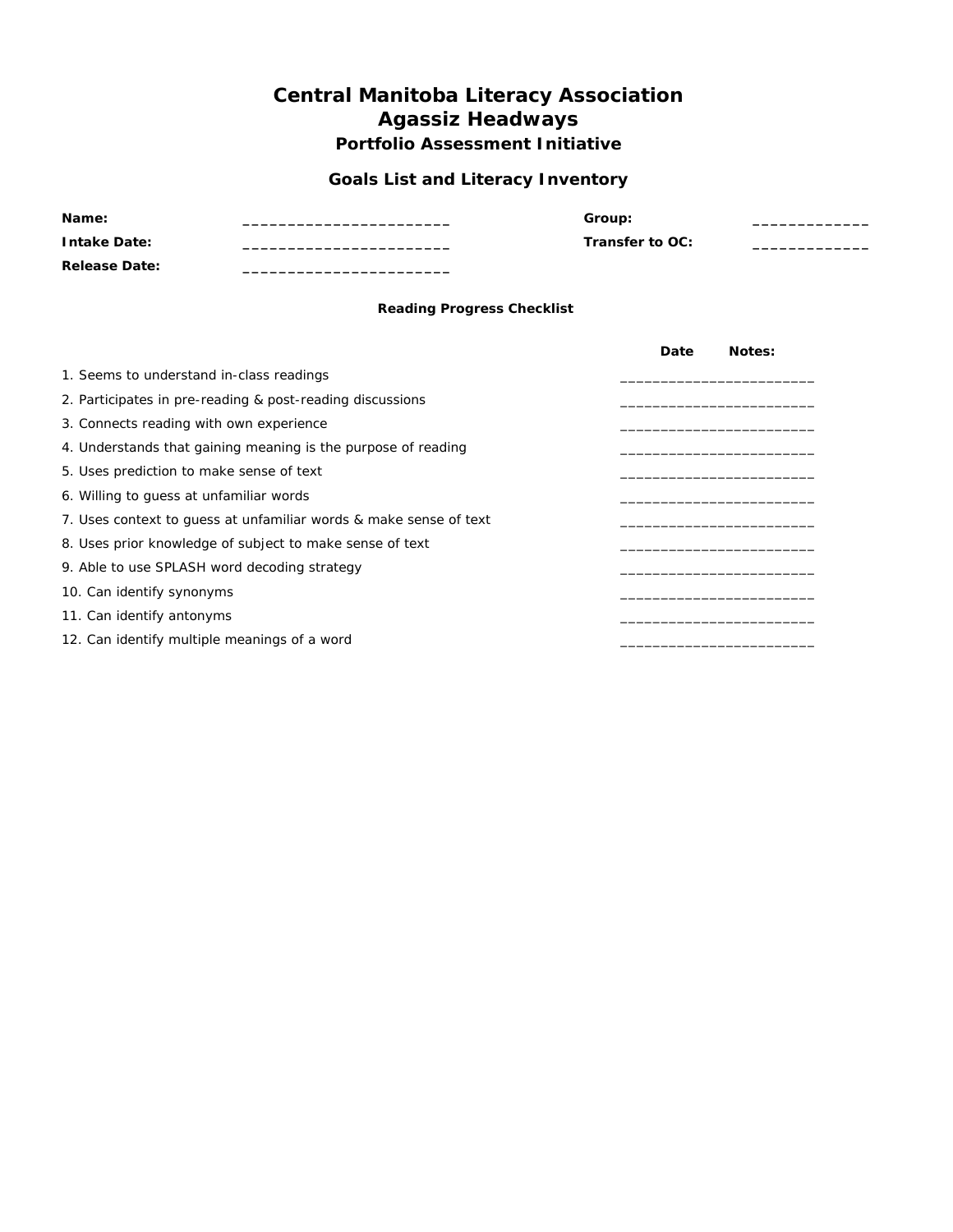#### **Listening and Speaking Progress Checklist**

| 1. After listening to a selection can:    |  |
|-------------------------------------------|--|
| identify factual information              |  |
| identify the mainidea                     |  |
| determine inferences                      |  |
| 2. Can follow orally presented directions |  |
| 3. Speaks in complete sentences           |  |
| 4. Uses descriptive language              |  |
| 5. Pronounces words correctly             |  |
| 6. Uses good grammatical form             |  |
| 7. Can discuss a concept in detail        |  |
|                                           |  |

Comments: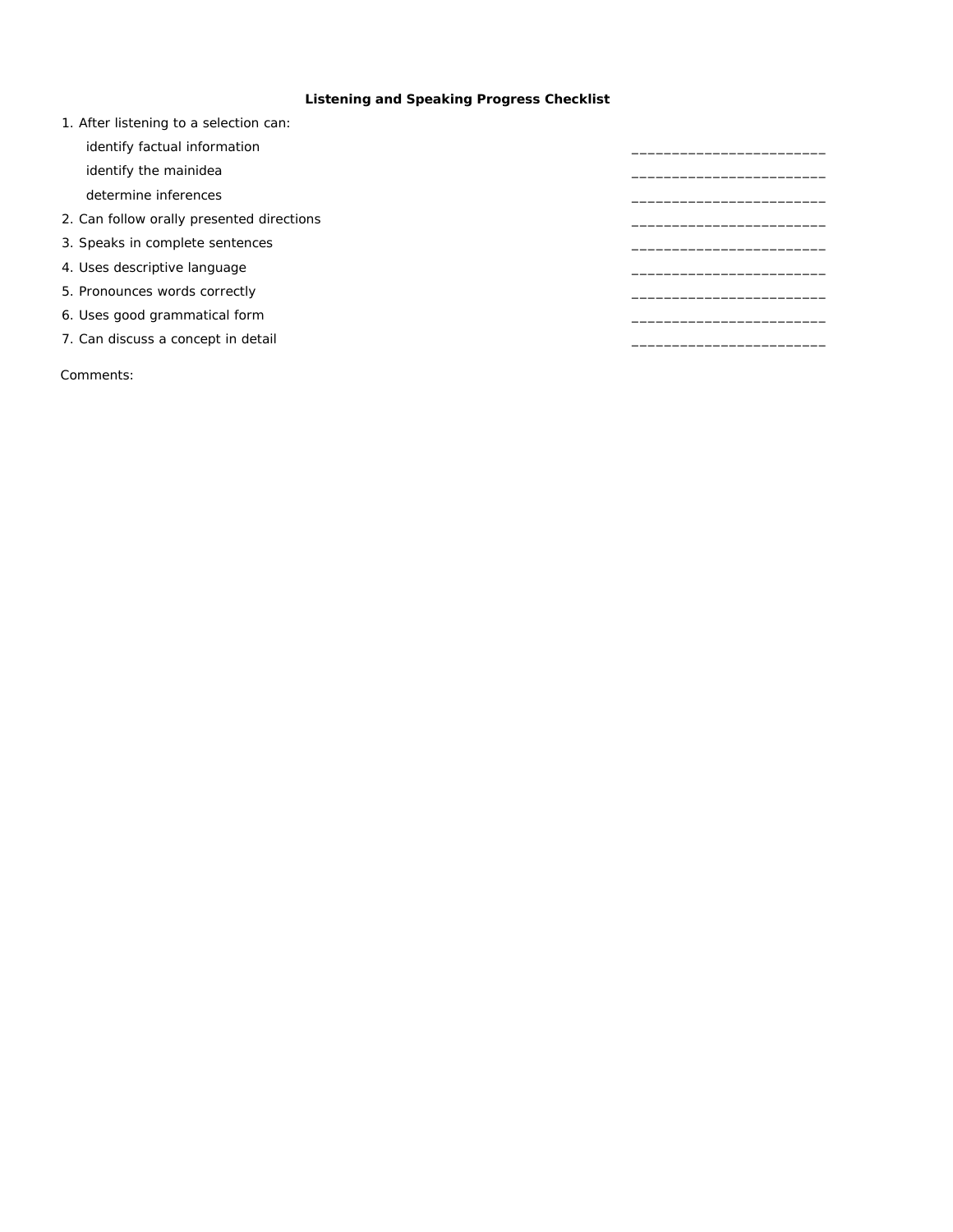#### **Goals List and Literacy Inventory**

| Name:<br><b>Intake Date:</b>               | Group:<br>Transfer to OC:         |      |        |
|--------------------------------------------|-----------------------------------|------|--------|
| <b>Release Date:</b>                       |                                   |      |        |
|                                            | <b>Writing Progress Checklist</b> |      |        |
|                                            |                                   | Date | Notes: |
| Process:                                   |                                   |      |        |
| Writes in a manner described as:           |                                   |      |        |
| Shared                                     |                                   |      |        |
| Interactive                                |                                   |      |        |
| Independent                                |                                   |      |        |
| 1 Generates language experience stories    |                                   |      |        |
| 2 Able to select topics to write about     |                                   |      |        |
| 3 Willing to try to put words on paper     |                                   |      |        |
| 4 Develops a topic with details            |                                   |      |        |
| 5 Able to use COPS process for editing     |                                   |      |        |
| 6 Uses feedback from others to revise      |                                   |      |        |
| 7 Willing to share some pieces with others |                                   |      |        |
| 8 Able to use information organizing       |                                   |      |        |
| strategies such as: MindMap                |                                   |      |        |
| <b>KWL</b>                                 |                                   |      |        |
| Compare and Contrast                       |                                   |      |        |
| Cause and Effect                           |                                   |      |        |
| Paragraph Frame                            |                                   |      |        |
|                                            |                                   |      |        |
| Handwriting:                               |                                   |      |        |
| 1 Prints upper case, lowercase             |                                   |      |        |
| 2 leaves spaces between words              |                                   |      |        |
| 3 Writes cursively                         |                                   |      |        |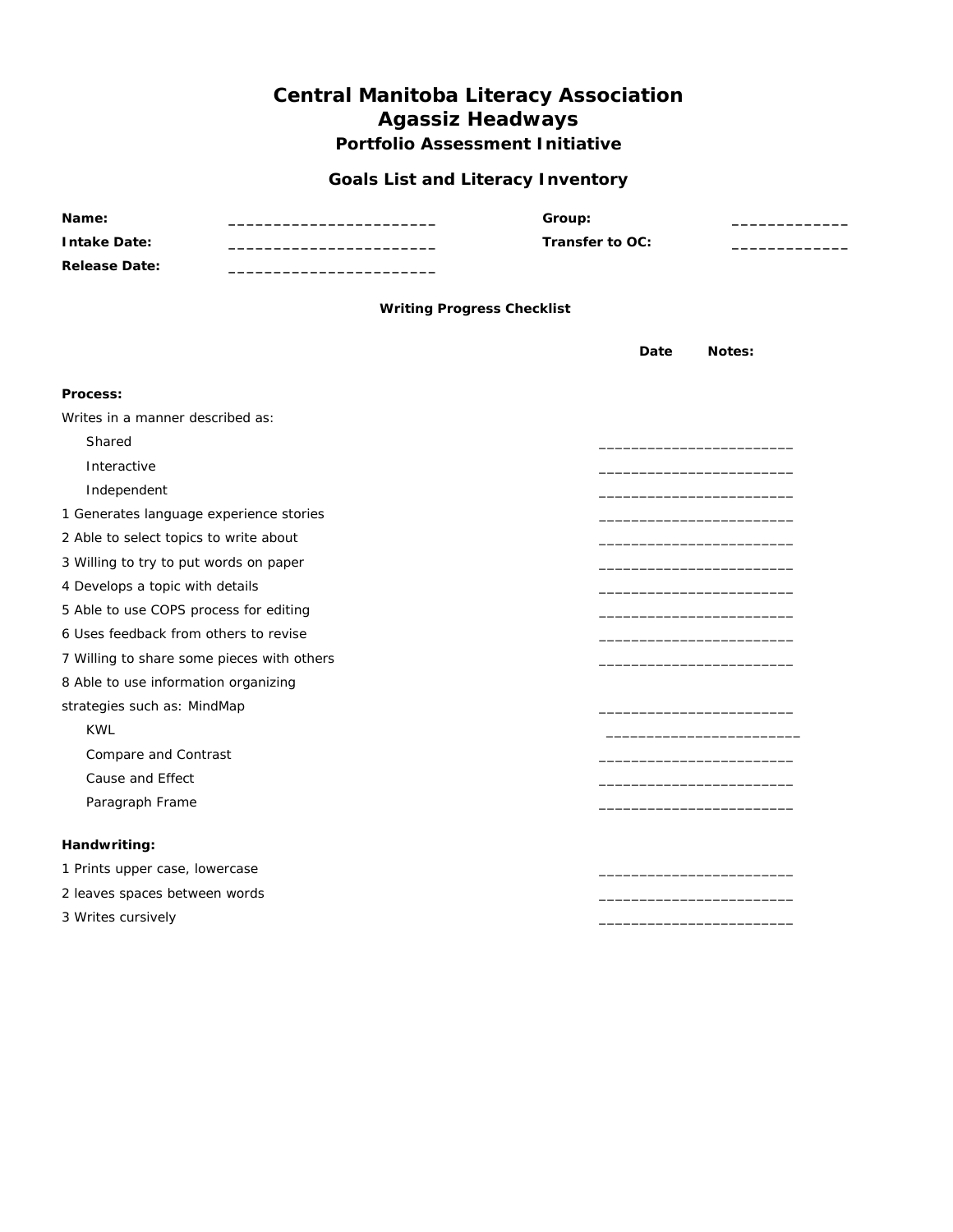#### **Spelling:**

- 1. Willing to use inventive spelling
- 2. Uses personal word dictionary for spelling and sightwords
- 3. Uses word lists and dictionary to check spelling during editing
- 4. Writes letters that represent consonant sounds
- 5. Writes letters that represent consonants blends
- 6. Writes letters that represent long vowel sounds
- 7. Writes letters that represent short vowel sounds
- 8. Uses homonyms correctly i.e.: to, too and two there, their and they're

#### **Mechanics:**

- 1. Writes incomplete sentences
- 2. Uses end punctuation correctly
- 3. Uses capital letters to:
	- Begin a sentence

Name people and places

- Capitalize major words in a title
- 4. Uses commas to separate items in a list
- 5. Uses "\_" around what people say
- 6. Indents for a new paragraph
- 7. Uses an apostrophe to show possession
- 8. Uses an apostrophe to make a contraction
- 9. Uses verbs in the correct tense

Comments: